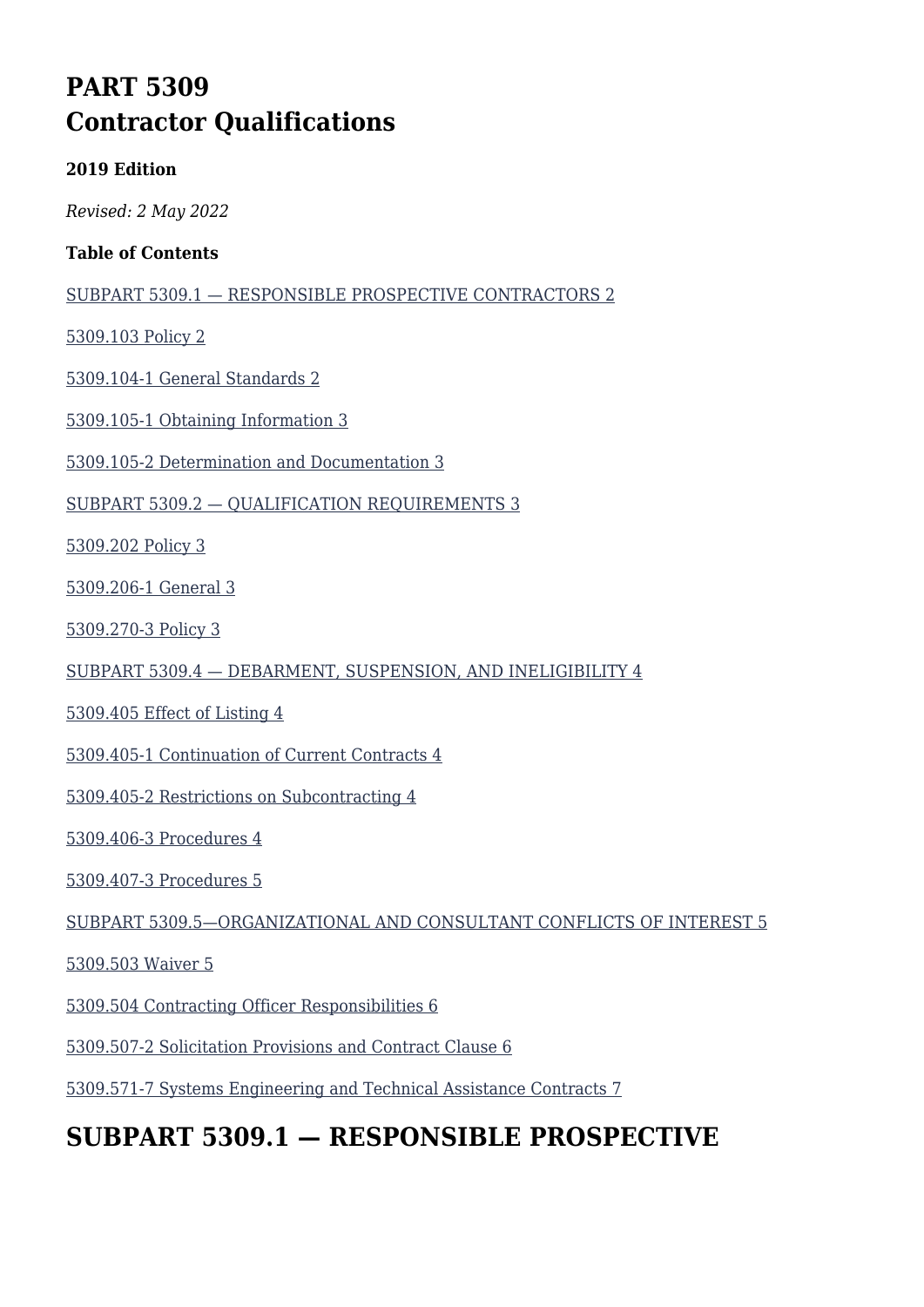# **CONTRACTORS**

### **5309.104-1 General Standards**

See the tailorable [Determination and Findings -- Contractor Responsibility](https://usaf.dps.mil/sites/AFCC/KnowledgeCenter/contracting_templates/contractor_responsibility.pdf) template.

# **SUBPART 5309.2 — QUALIFICATION REQUIREMENTS**

#### **5309.202 Policy**

(a)(1) For the designee referenced in [FAR 9.202\(a\)](https://www.acquisition.gov/far/part-9#FAR_9_202)*,* see [MP5301.601\(a\)\(i\)](https://origin-www.acquisition.gov/%5Brp:link:affars-mp-AFFARS-MP_PART-mp_5301.601(a)(i)%5D).

#### **5309.206-1 General**

(b) For the designee referenced in [FAR 9.206-1\(b\)](https://www.acquisition.gov/far/part-9#FAR_9_206_1)*,* see [MP5301.601\(a\)\(i\).](https://origin-www.acquisition.gov/%5Brp:link:affars-mp-AFFARS-MP_PART-mp_5301.601(a)(i)%5D)

(e)(3) Whenever a decision is made not to enforce a qualification requirement, the contracting officer shall request concurrence from the activity that established the requirement.

#### **5309.270-3 Policy**

(a) See [MP5301.601\(a\)\(i\)](https://origin-www.acquisition.gov/%5Brp:link:affars-mp-AFFARS-MP_PART-mp_5301.601(a)(i)%5D).

# **SUBPART 5309.4 — DEBARMENT, SUSPENSION, AND INELIGIBILITY**

#### **5309.405 Effect of Listing**

(a) See [MP5301.601-90.](https://origin-www.acquisition.gov/%5Brp:link:affars-mp-file:///%5C%5Cperiwinkle_vnx%5Csaf_aqc_org%5CAQCP%5C5640%20-%20AFFARS%5CArchive%20--%20AFACs%5C!_Previous%20AFACs%5C2022%5C2022%20(01)%5C2.%20%20Changes%20Accepted%5Cmp_5301.601-90%5D) Provide a copy of request to SAF/GCR. The request must include a description of efforts taken to establish alternate sources and the impact if the exception is not granted. SAF/AQC will forward the approved exceptions to GSA.

(b)(ii)(A) See [MP5301.601-90](https://origin-www.acquisition.gov/%5Brp:link:affars-mp-AFFARS-MP_PART-mp_5301.601-90%5D). Submit requests through the SCO to [SAF/AQC](mailto:SAF.AQ.SAF-AQC.Workflow@us.af.mil) for approval.

(e)(2) - (3) See [MP5301.601-90](https://origin-www.acquisition.gov/%5Brp:link:affars-mp-AFFARS-MP_PART-mp_5301.601-90%5D). Submit determinations through the SCO to [SAF/AQC](mailto:SAF.AQ.SAF-AQC.Workflow@us.af.mil) for approval.

#### **5309.405-1 Continuation of Current Contracts**

(a) See [MP5301.601-90.](https://origin-www.acquisition.gov/%5Brp:link:affars-mp-AFFARS-MP_PART-mp_5301.601-90%5D)

(b) See [MP5301.601-90](https://origin-www.acquisition.gov/%5Brp:link:affars-mp-file:///%5C%5Cperiwinkle_vnx%5Csaf_aqc_org%5CAQCP%5C5640%20-%20AFFARS%5CArchive%20--%20AFACs%5C!_Previous%20AFACs%5C2022%5C2022%20(01)%5C2.%20%20Changes%20Accepted%5Cmp_5301.601-90%5D). Submit determinations through the SCO to [SAF/AQC](mailto:SAF.AQ.SAF-AQC.Workflow@us.af.mil) for approval.

#### **5309.405-2 Restrictions on Subcontracting**

(a) See [MP5301.601-90.](https://origin-www.acquisition.gov/%5Brp:link:affars-mp-file:///%5C%5Cperiwinkle_vnx%5Csaf_aqc_org%5CAQCP%5C5640%20-%20AFFARS%5CArchive%20--%20AFACs%5C!_Previous%20AFACs%5C2022%5C2022%20(01)%5C2.%20%20Changes%20Accepted%5Cmp_5301.601-90%5D)

#### **5309.406-3 Procedures**

(a) *Investigation and referral*.

(i) The contracting officer or the referring person must promptly notify [SAF/GCR](mailto:SAF.GCR.Workflow@us.af.mil), their SCO, and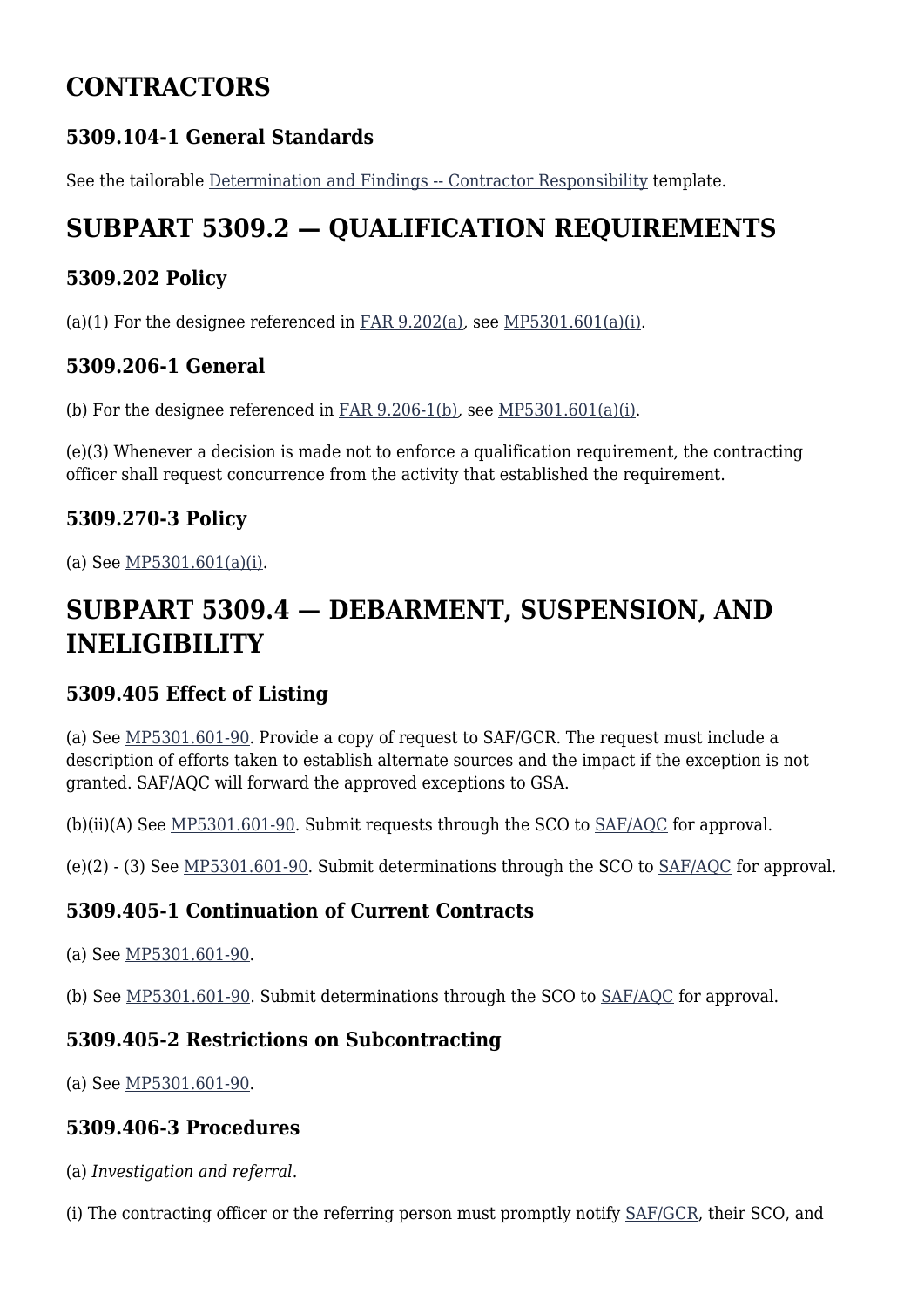their designated legal counsel with all known information relating to the following:

(*1*) Any non-responsibility determination.

(*2*) Any indictment, conviction, or civil judgment (including those listed on required certifications, or those disclosed in accordance with [FAR 3.1003](https://www.acquisition.gov/far/part-3#FAR_3_1003) or [FAR 52.203-13](https://www.acquisition.gov/far/part-52#FAR_52_203_13) relating to an offeror's or contractor's lack of integrity or business honesty, regardless of whether the indictment, conviction, or civil judgment related to a government contract.

(*3*) Any recommended or final termination for default or for cause.

(*4*) Any recommendation for debarment or suspension.

(*5*) Any debarred or suspended contractor who bids on a Government contract (including those who indicate debarment or suspension on required certifications).

(ii) The contracting officer must provide additional information as requested by SAF/GCR.

(b) *Decision-making process*.

(2) If SAF/GCR determines that a hearing is required, the contracting activity must provide witnesses and other support as requested.

### **5309.407-3 Procedures**

The contracting officer must follow the debarment procedures at [5309.406-3](#page--1-0) above for suspensions.

# **SUBPART 5309.5—ORGANIZATIONAL AND CONSULTANT CONFLICTS OF INTEREST**

#### **5309.503 Waiver**

Forward requests to waive [FAR 9.5](https://www.acquisition.gov/far/part-9#FAR_Subpart_9_5) requirements through the SCO to [SAF/AQC](mailto:SAF.AQ.SAF-AQC.Workflow@us.af.mil) for HCA approval. See [MP5301.601\(a\)\(i\).](https://origin-www.acquisition.gov/%5Brp:link:affars-mp-AFFARS-MP_PART-mp_5301.601(a)(i)%5D)

### **5309.504 Contracting Officer Responsibilities**

(c) Forward the approved recommended course of action to the HCA through the SCO to [SAF/AQC](mailto:SAF.AQ.SAF-AQC.Workflow@us.af.mil) for review. Recommendations must include all documentation required by [FAR 9.506\(b\)](https://www.acquisition.gov/far/part-9#FAR_9_506) as an attachment. See [MP5301.601\(a\)\(i\)](https://origin-www.acquisition.gov/%5Brp:link:affars-mp-AFFARS-MP_PART-mp_5301.601(a)(i)%5D).

### **5309.507-2 Solicitation Provisions and Contract Clause**

(a) In accordance with [FAR 9.507-2](https://www.acquisition.gov/far/part-9#FAR_9_507_2), insert the clause at [AFFARS 5352.209-9000](https://origin-www.acquisition.gov/%5Brp:link:affars-part-5352%5D#p53522099000), *Organizational Conflict of Interest*, substantially as written, in Section I when the contractor's eligibility for future prime contract or subcontract awards shall be restricted because of services being provided as stated in [FAR 9.505-1 through -4.](https://www.acquisition.gov/far/part-9#FAR_9_505_1)

(1) Insert the basic clause when the contractor will be providing systems engineering and/or technical direction. See [FAR 9.505-1](https://www.acquisition.gov/far/part-9#FAR_9_505_1).

(2) Insert the clause with its Alternate I when the contractor will be preparing specifications or work